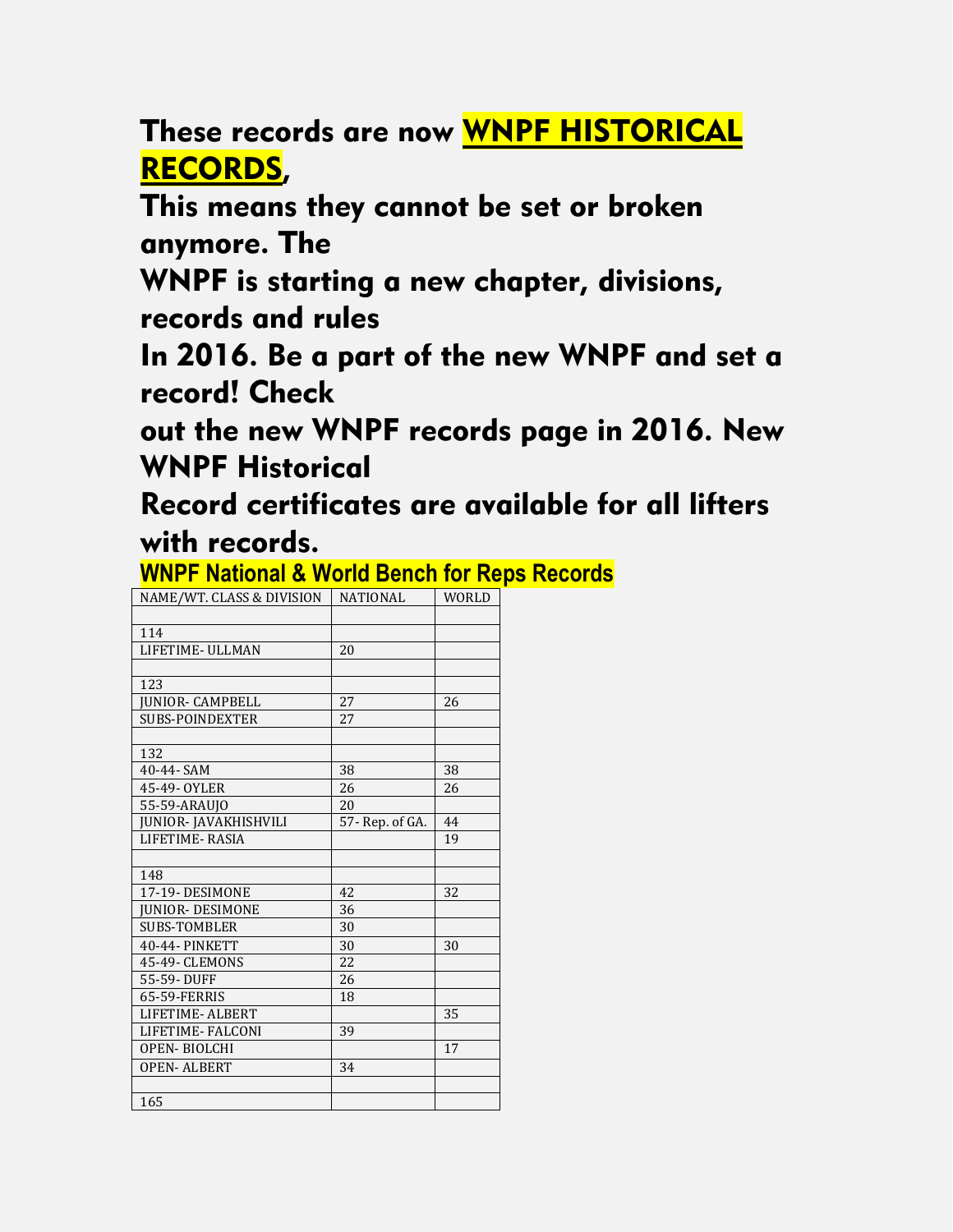| 17-19-LEONELLI          | 36 |    |
|-------------------------|----|----|
| 17-19-DIDANO            |    | 31 |
| 40-44- ARTUR            |    | 27 |
| 40-44-LIVOLSI           | 27 |    |
| 45-49- SNOW             | 30 |    |
| 45-49- BRENLINGER       |    | 25 |
| 50-54-BEALS             | 28 | 27 |
| 55-59-DEMENT            | 16 | 16 |
| 60-64- CRAWFORD         | 25 | 23 |
| 65-69- CRAWFORD         | 24 | 24 |
| <b>JUNIOR-SPIRTOS</b>   | 37 |    |
| <b>JUNIOR-TURZANSKI</b> |    | 32 |
| LIFETIME- SPIRTOS       | 31 | 31 |
| OPEN- ALBERT            | 33 | 33 |
|                         |    |    |
| 181                     |    |    |
| 13-16- GOMEZ            | 23 | 23 |
| 17-19-ESPOSITO          | 29 |    |
| 40-44- PASSMAN          | 29 |    |
| 40-44-DANNA             |    | 30 |
| 40-44- WILHELM          |    |    |
| 45-49- PETERS           | 28 | 28 |
| 50-54- STALLWORTH       | 25 |    |
| 60-64- CRAWFORD         | 24 | 24 |
| JUNIOR- ERVIN           | 26 |    |
| JUNIOR- GOLD            |    | 25 |
| LIFETIME- BRANDO        |    | 34 |
| LIFETIME-SPIRTOS        | 34 |    |
| <b>OPEN-MEDINA</b>      | 32 |    |
| <b>OPEN-DANNA</b>       |    | 37 |
| <b>SUBS-EMOND</b>       | 33 | 33 |
| POLICE-THOMAS           | 16 |    |
|                         |    |    |
| 198                     |    |    |
| 17-19-GYGER             | 21 | 21 |
| 40-44- EMOND            | 31 | 31 |
| 45-49-DANNA             |    | 27 |
| 45-49- HUBBARD          | 28 |    |
| 50-54-REID              | 31 | 30 |
| 55-59- HARRIS           | 13 |    |
| 60-64- CATERISANO       | 18 |    |
| 65-69-MCNEILL           | 15 |    |
| 75-79-ROSENFIELD        | 12 | 12 |
| 80-84-ROSENFIELD        | 8  | 8  |
| <b>JUNIOR- SAXTON</b>   |    | 23 |
| <b>JUNIOR- MARCHANT</b> | 26 |    |
| LIFETIME-EMOND          | 31 | 31 |
| <b>OPEN-SHALES</b>      | 35 | 32 |
| <b>SUBS-SHALES</b>      | 34 | 34 |
|                         |    |    |
| 220                     |    |    |
| 17-19- NEWCOMB          | 24 | 24 |
| <b>JUNIOR-DANNA</b>     |    | 23 |
| <b>JUNIOR- UHAA</b>     | 22 |    |
| 40-44- FEEHAN           |    | 31 |
| 40-44- HOWARD           | 30 |    |
|                         |    |    |